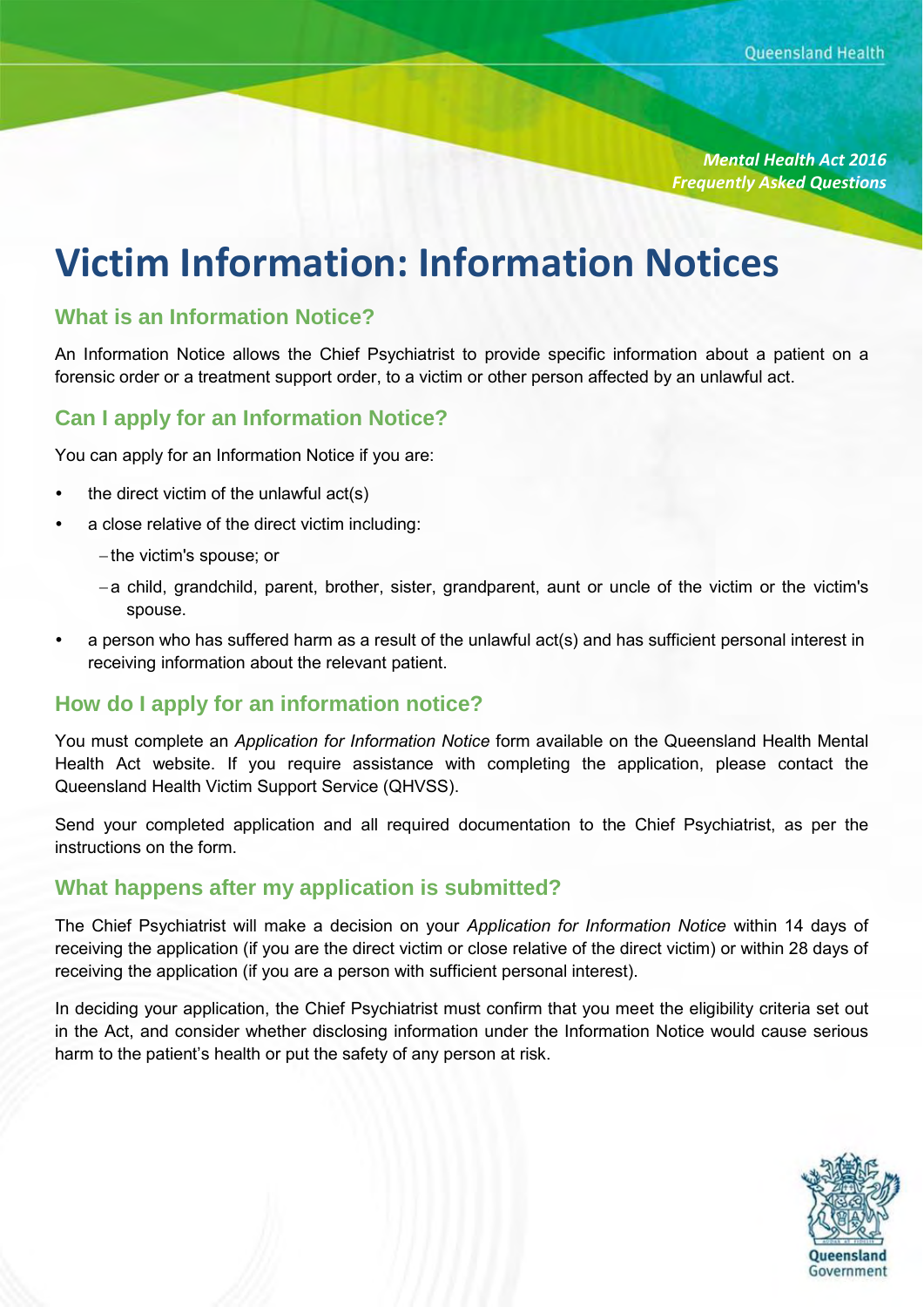Once a decision is made by the Chief Psychiatrist, notification of the decision will be provided to you via the QHVSS.

If you do not agree with the Chief Psychiatrist's decision, you may appeal to the Mental Health Review Tribunal (Tribunal) against the decision within 28 days of receiving the decision (refer to information about appeals below).

## **What is the Queensland Health Victim Support Service?**

The QHVSS is a state-wide service that provides information and support to victims of mentally ill offenders. The QHVSS operates independently of the Office of the Chief Psychiatrist. The Chief Psychiatrist provides all information under an Information Notice via the QHVSS. Preferences for how you would like to receive information (for example, face-to-face or by letter) can be discussed directly with the QHVSS.

More information is available on the QHVSS website at [www.health.qld.gov.au/qhvss.](http://www.health.qld.gov.au/qhvss)

## **What information will I receive?**

Information provided under an Information Notice includes:

- when a review of the patient's treatment order and/or fitness for trial is going to be carried out by the **Tribunal**
- the Tribunal's decision on review to confirm (continue) or revoke (cancel) the patient's forensic order or treatment support order
- the Tribunal's decision on review of the patient's fitness for trial
- whether approval has been given for the patient to have some or all of their mental health treatment outside the hospital (i.e. in the community)
- if the Tribunal decides to increase the level of the patient's mental health treatment in the community, the Tribunal will provide reasons for this decision
- any conditions made by the Tribunal in relation to the order (if relevant to the safety and welfare of the approved person i.e. victim or other person)
- if an appeal has been made to the Mental Health Court for a decision made by the Tribunal including the nature of the appeal
- when an appeal hearing is due to take place and notification of the Mental Health Court's decision on the appeal
- if the patient has been transferred from one mental health service to another or to the forensic disability service
- that the patient is required to return to a stated mental health service
- that the patient has returned to the mental health service
- when a hearing is scheduled for a patient's application to transfer to an interstate mental health service
- that the patient's order has ended because the patient has transferred to an interstate mental health service
- that the Tribunal has revoked the patient's order and the reason for the revocation.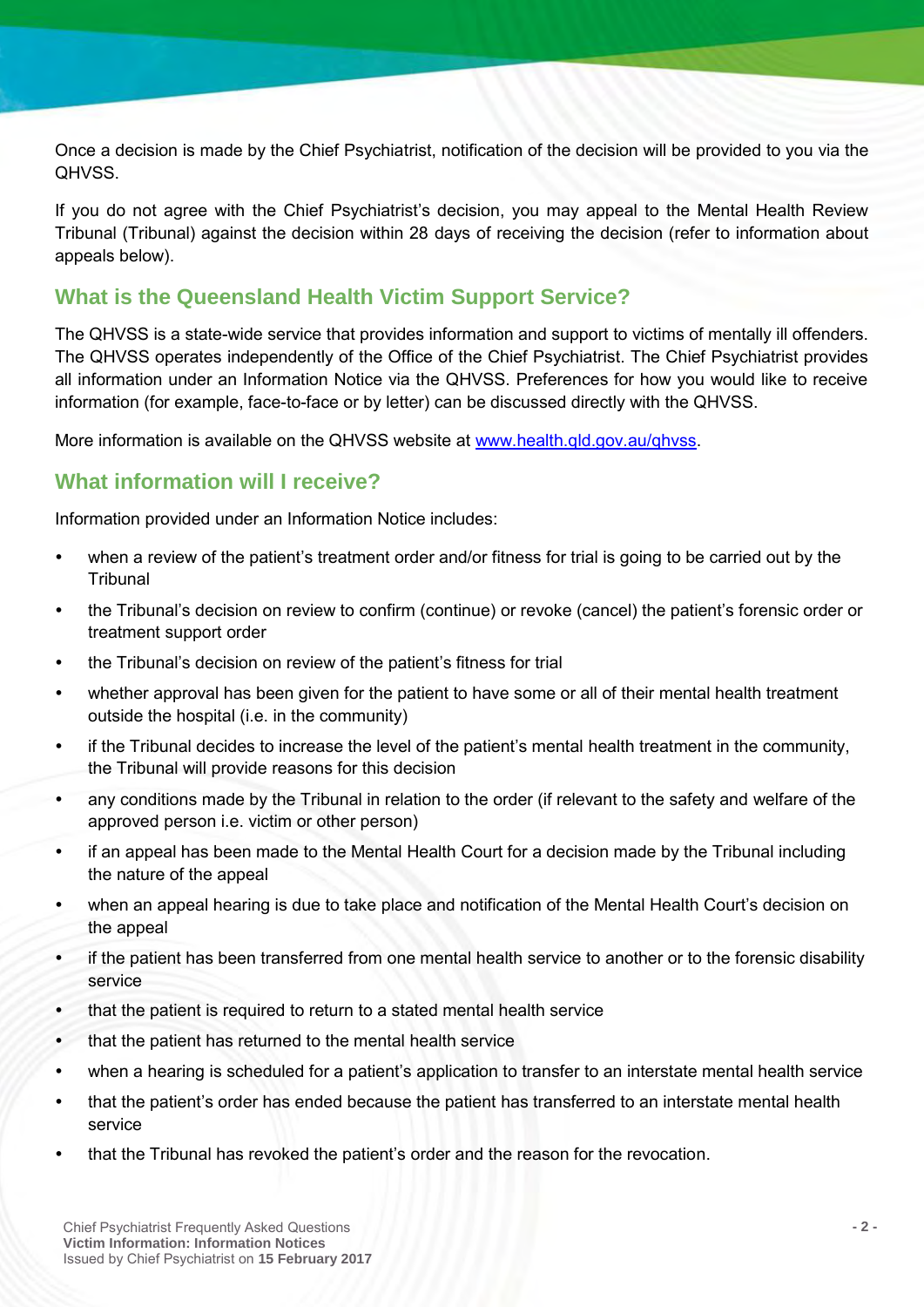### **Can someone else receive the information on my behalf?**

All information provided by the Chief Psychiatrist under an Information Notice is communicated via the QHVSS. You may nominate another person to receive information on your behalf. Your nominee is entitled to receive the information only for the purpose of providing the information to you as the approved person under the Information Notice.

You may nominate a person to receive the information when you apply for an Information Notice by completing the relevant section on the *Application for Information Notice* form. You can also request a nominee at any time after the Notice is made via the *Amendment of Notice to Change Applicant's Nominee* form.

You may nominate one person at a time to receive information on your behalf. You can change your nominee at any time by submitting the *Amendment of Notice to Change Nominee* form. If you already have a person registered to receive information under the Notice, the new nomination will supersede any previous nomination. You may also decide at any time that you no longer wish your nominee to receive the information on your behalf via written request to the QHVSS.

If you decide to nominate a person to receive information on your behalf, the QHVSS will provide all information under the Notice to your nominee. However, in certain circumstances, information must be provided directly to you. For example, if the Notice is revoked (cancelled), the Chief Psychiatrist must provide written notice to you and your nominee.

### **Will the patient be told about my application?**

The Chief Psychiatrist must NOT tell the relevant patient that the Information Notice has been made. However, you may request that the relevant patient is told that an Information Notice has been made with or without identifying you. If you request that the patient is notified of the Notice, the Chief Psychiatrist must first decide whether telling the patient is appropriate.

#### **Do I need to keep the information provided to me confidential?**

All information provided to you or your nominee under the Information Notice must remain confidential. If information is shared with the public (e.g. published on social media) the Information Notice may be cancelled and a fine may be issued.

# **How long does the Information Notice last?**

The Chief Psychiatrist must cancel the Information Notice in the following circumstances:

- the patient's forensic order or treatment support order ends
- the approved person requests that the Notice be cancelled
- disclosure of information under the notice is likely to result in serious harm to the patient's health or welfare or put the safety of the patient or someone else at serious risk
- the patient has been transferred to an interstate mental health service
- the patient or the approved person dies.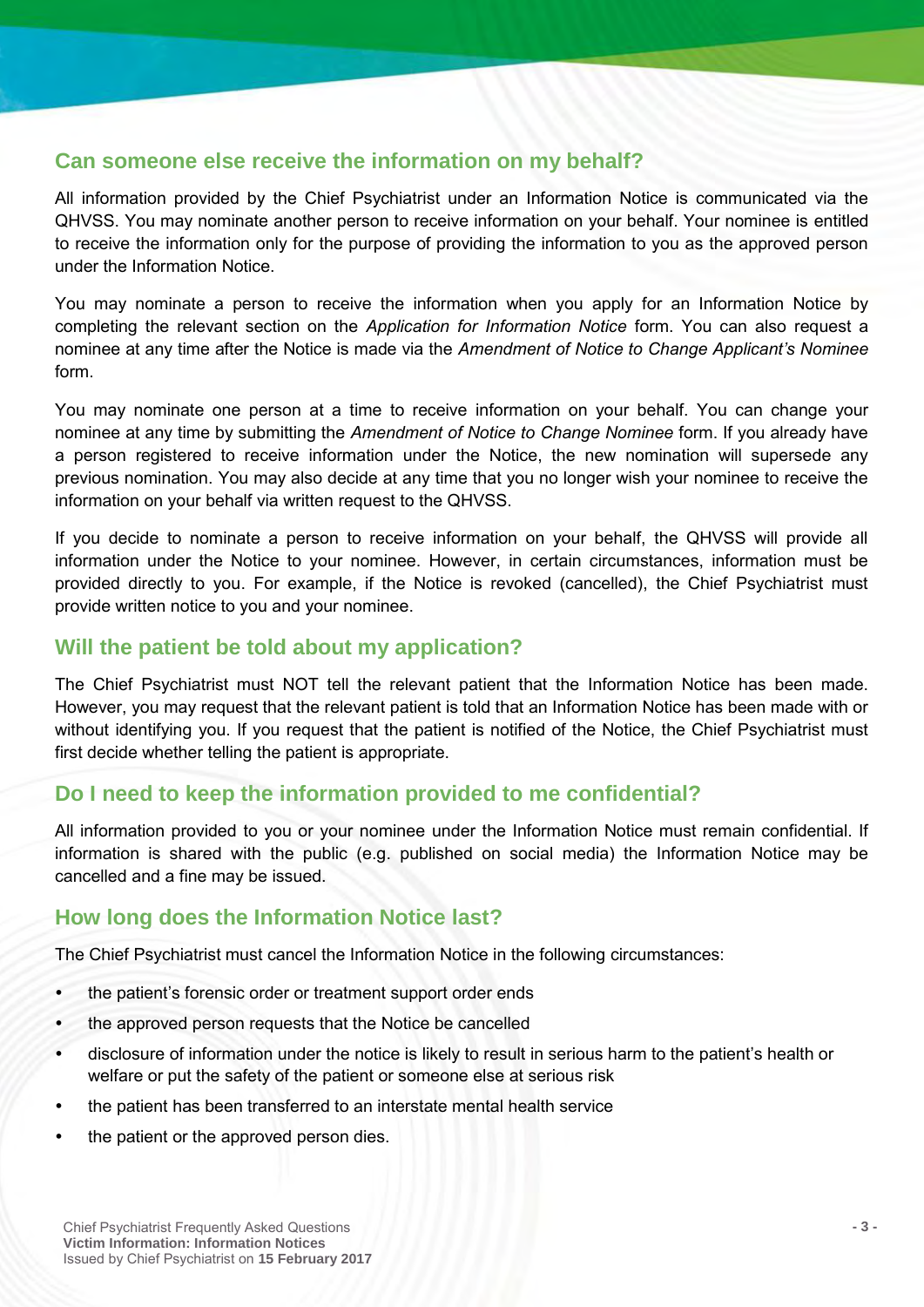It is important that you keep your contact details up to date. If the QHVSS, after making reasonable efforts, is unable to contact you, the Chief Psychiatrist may decide to revoke the Information Notice.

The Chief Psychiatrist may also decide to cancel the Information Notice if information under the Notice has been disclosed to the public. In this case, the Chief Psychiatrist will provide a reasonable opportunity for a submission to be made about why the Notice should not be cancelled. Information on how to make a submission is available from the QHVSS.

#### **What happens after the Information Notice ends?**

When an Information Notice is cancelled, the Chief Psychiatrist must provide a written notice of the decision within 7 days of the decision being made, including reasons why the Notice has ended.

If you do not agree with the Chief Psychiatrist's decision, you may appeal to the Tribunal against the decision within 28 days (refer to information about appeals below).

While you are no longer able to receive patient information, you may wish to remain in contact with the QHVSS for general information about the mental health legal system and other support services.

#### **How do I appeal a Chief Psychiatrist decision?**

An appeal is started by filing a *Notice of Appeal* with the Tribunal within 28 days of receiving the written decision from the Chief Psychiatrist. The appeal must be in the approved form and state in full the reasons for which the appeal is made. The appeal may be lodged by mail or emailed to the Tribunal.

Mail: PO Box 15818, City East Brisbane QLD 4002

Email: enquiry@mhrt.qld.gov.au

Website: www.mhrt.qld.gov.au

Phone: 3235 9059 or free call 1800 00 6478 (1800 00 MHRT)

Further information on how to make an appeal is available from the QHVSS.

#### **What if the alleged offender has an intellectual disability?**

Persons with intellectual disability or mental illness can be treated and cared for under the *Mental Health Act 2016*. However a small number of people with intellectual disability residing in the Forensic Disability Service are cared for under the *Forensic Disability Act 2011*. Decisions about release of information to victims for these people are made by the Director of Forensic Disability, not the Chief Psychiatrist.

Further information about making an *Application for Information Notice – Forensic Disability Service* to the Director of Forensic Disability is available from the QHVSS.

# **Further information**

Further information about Information Notices can be provided by the QHVSS.

Phone: 1800 208 005 Email: Victim.Support@health.qld.gov.au

Website: www.health.qld.gov.au/qhvss

Chief Psychiatrist Frequently Asked Questions **- 4 - Victim Information: Information Notices** Issued by Chief Psychiatrist on **15 February 2017**